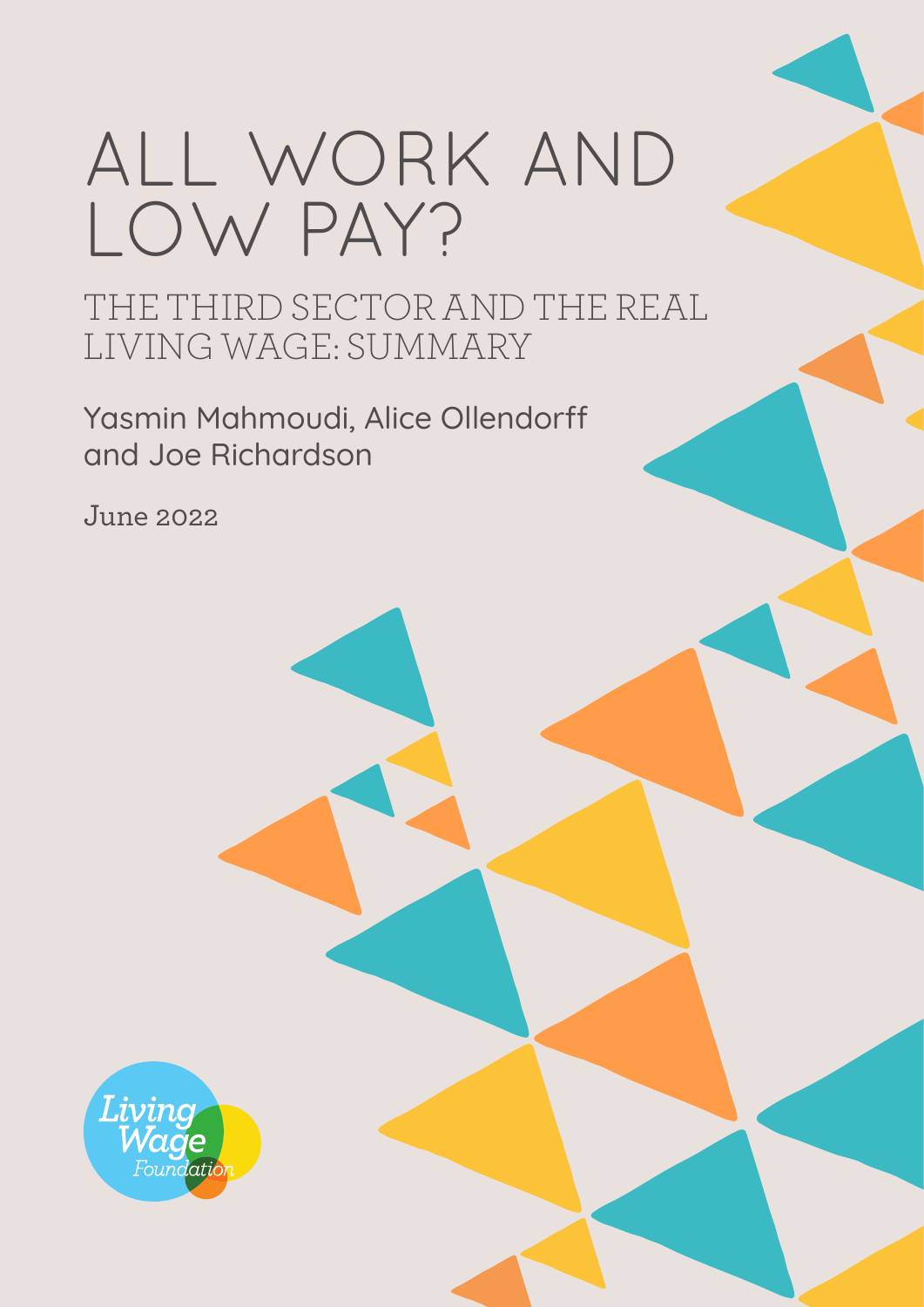## INTRODUCTION & 1KEY FINDINGS

This is a summary of the Living Wage Foundation's 'Low pay in the third sector report'. The findings are based on quantitative analysis of the Annual Survey of Hours and Earnings and the Labour Force Survey, Omnibus polling of 2,156 UK adults (18+) online from 22-24 April 2022, and qualitative interviews with third sector employees and third sector employers. The full report will be coming out in June and can be accessed on our website at :

#### www.livingwage.org.uk/ publications.

#### **KEY FINDINGS:**

- 14.1 per cent of jobs in the third sector are paid less than the real Living Wage, which compares to 5.5 per cent in the public sector and 22.1 per cent in the private sector.
- Low pay in the third sector exacerbates existing inequalities, for example jobs held by women are more likely to be low paid than jobs held by men (16.6 per cent compared to 10.3 per cent).
- Certain racialised groups face a heightened risk of low pay, in particular those from Pakistani and Bangladeshi, Black African, Black Caribbean, Black British backgrounds and workers from 'Other' ethnic groups.
- Disabled workers are more likely to be low paid than those without a disability (16.5 per cent compared to 13.1 per cent).
- Part time jobs are around three times as likely to be low paid than full time jobs. 25.7 per cent of part time jobs in the third sector are paid less than the Living Wage, compared to 8.2 per cent of full-time jobs.

• According to our polling, there is an overwhelming public support for paying the Living Wage as 78 per cent of participants agree that staff working in the third sector (directly employed and third-party) should receive the real Living Wage.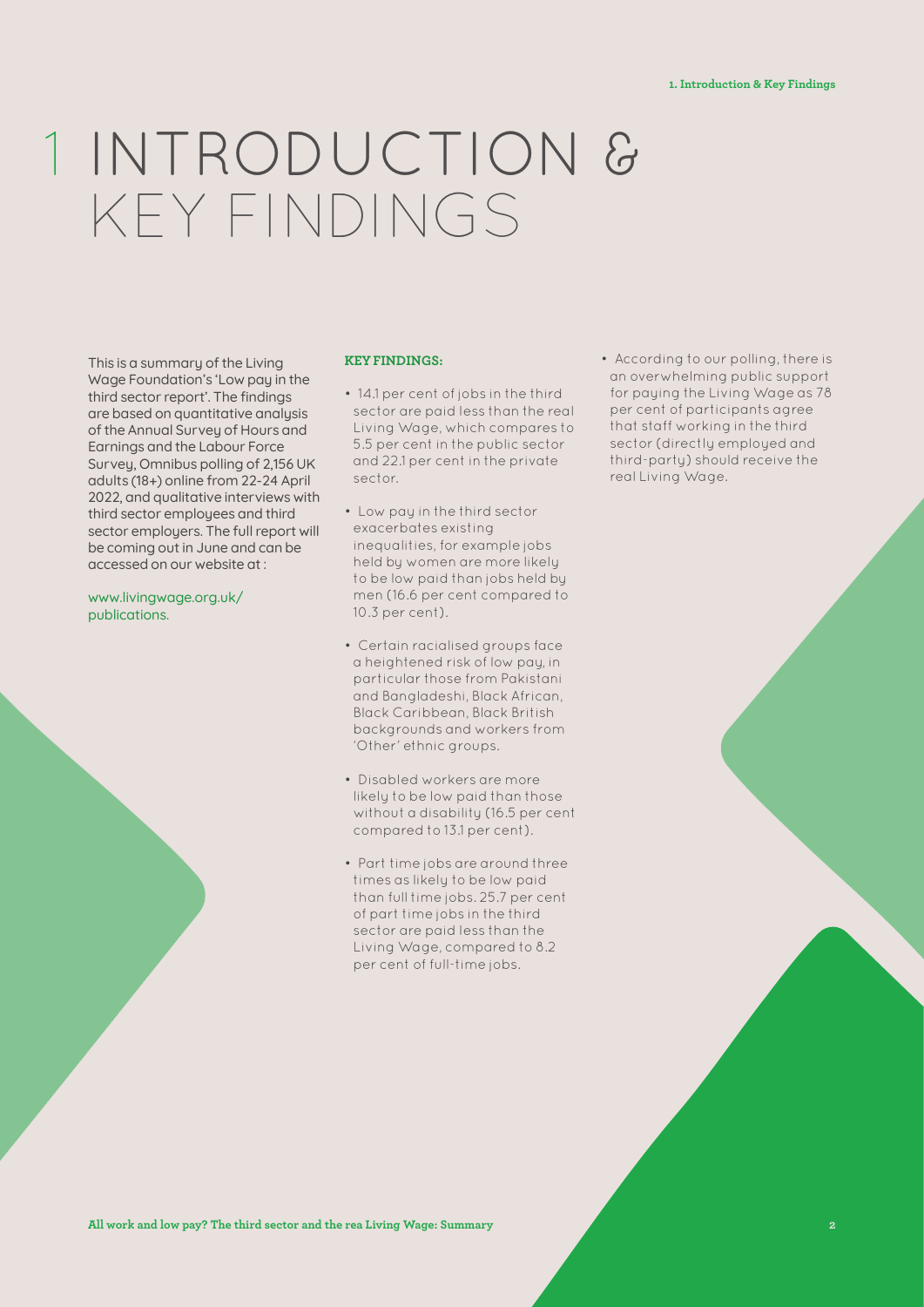### WHY THE REAL LIVING 2 WAGE MATTERS?

Our qualitative interviews with third sector employers and employees showcased the tangible difference that the real Living Wage can make, both for businesses and those they hire. The following are some of the areas which saw the biggest impact as a result of the Living Wage.

#### **THE IMPACT OF BEING ON LOW PAY:**

- Interviewed workers cited not being able to meet cost of living challenges, and thus being unable to plan ahead or think about their future.
- Many reported a negative impact on their physical and mental health due to the stress of living from one pay packet to the next.
- Several were frustrated by the insecurity of zero-hour contracts which meant sacrificing a healthy work-life balance.
- Workers felt undervalued and unappreciated in their workplace as wages did not reflect their skillset, experience and dedication.
- A culture of overworking often pushed people below the minimum wage threshold.
- Some considered exiting the sector for better-paid opportunities.

#### **BENEFITS OF BEING PAID THE REAL LIVING WAGE – FOR WORKERS:**

- Employees had money for basic necessities and social activities.
- Interviewed workers mentioned being able to build savings for emergencies and future plans.
- Workers reported being paid the Living Wage positively impacted on their mental and physical health.
- Employees also reported that receiving the real Living Wage also made them feel more valued by their employer.
- Some participants shared how the lack of constant financial worry allowed them to focus on performing better in their jobs.
- Overall, there was a noted improvement in the quality of life.

#### **BENEFITS TO PAYING THE REAL LIVING WAGE – FOR EMPLOYERS:**

• 68 per cent of Living Wage accredited third sector organisations said paying the real Living Wage enhanced their general reputation as an employer.

- 42 per cent of employers noted that recruitment intake increased for jobs covered by the Living Wage.
- 40 per cent of employers said becoming accredited Living Wage employers improved retention of employees receiving the real Living Wage.
- 24 per cent of employers highlighted that accrediting helped secure funding or investment for their organisation.
- Organisations reported paying the Living Wage resulted in an overall improvement in employees' physical and mental health as they were working fewer hours, eating better and had financial security.
- Our previous research, 'The Local Living Wage Dividend' found that paying the real Living Wage to just 25 per cent of those on low income would boost the UK economy by £1.5bn.